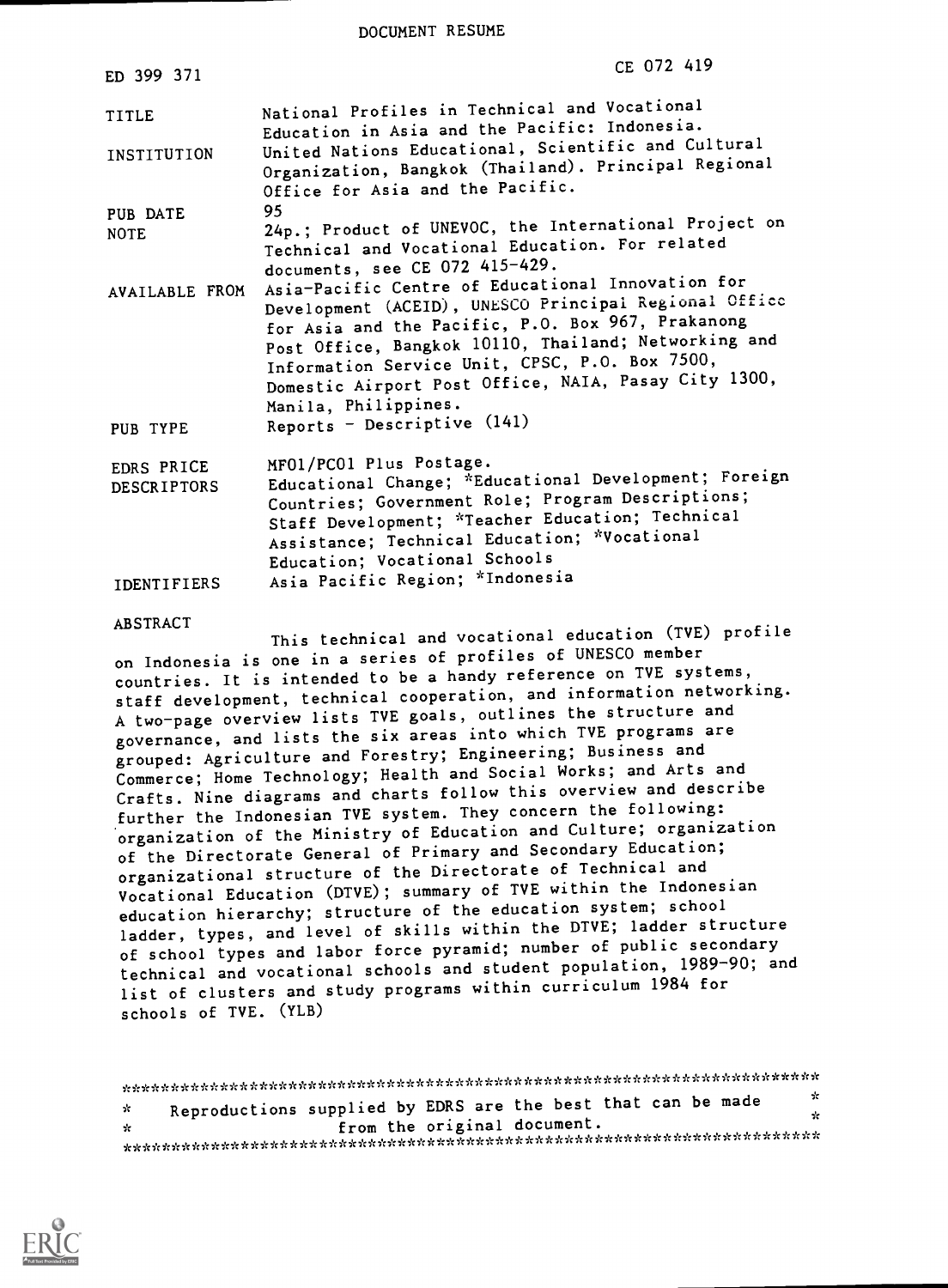$\bullet$  $\cdot$ 

61772116

## NATIONAL PROFILES IN TECHNICAL AND VOCATIONAL EDUCATION IN ASIA AND THE PACIFIC

### Indonesia

UNEVOC International Project on Technical and Vocational Education

U.S. DEPARTMENT OF EDUCATION Office of Educational Research and improvement

EDOCATIONAL RESOURCES INFORMATION MA This document has been reproduced as received from the person or organization originating it.

0 Minor changes have been made to improve reproduction quality.

Points of view or opinions stated in this docu-<br>ment do not necessarily represent official 10 THE EDUCATIONAL RESOURCES

"PERMISSION TO REPRODUCE THIS MATERIAL HAS BEEN GRANTED BY

Canutini

OERI position or policy.<br>
NFORMATION CENTER (ERIC)."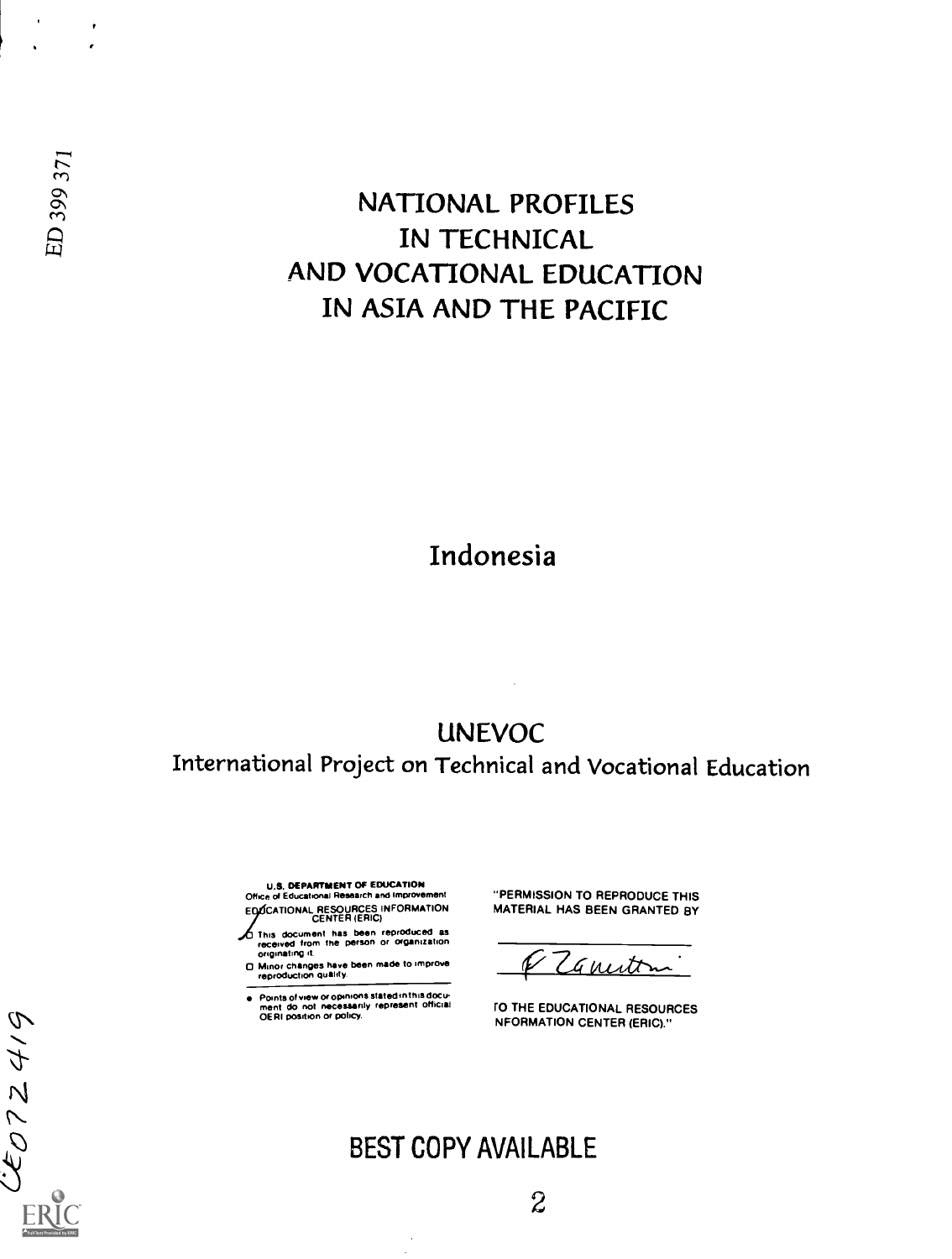### ndonesia **II**

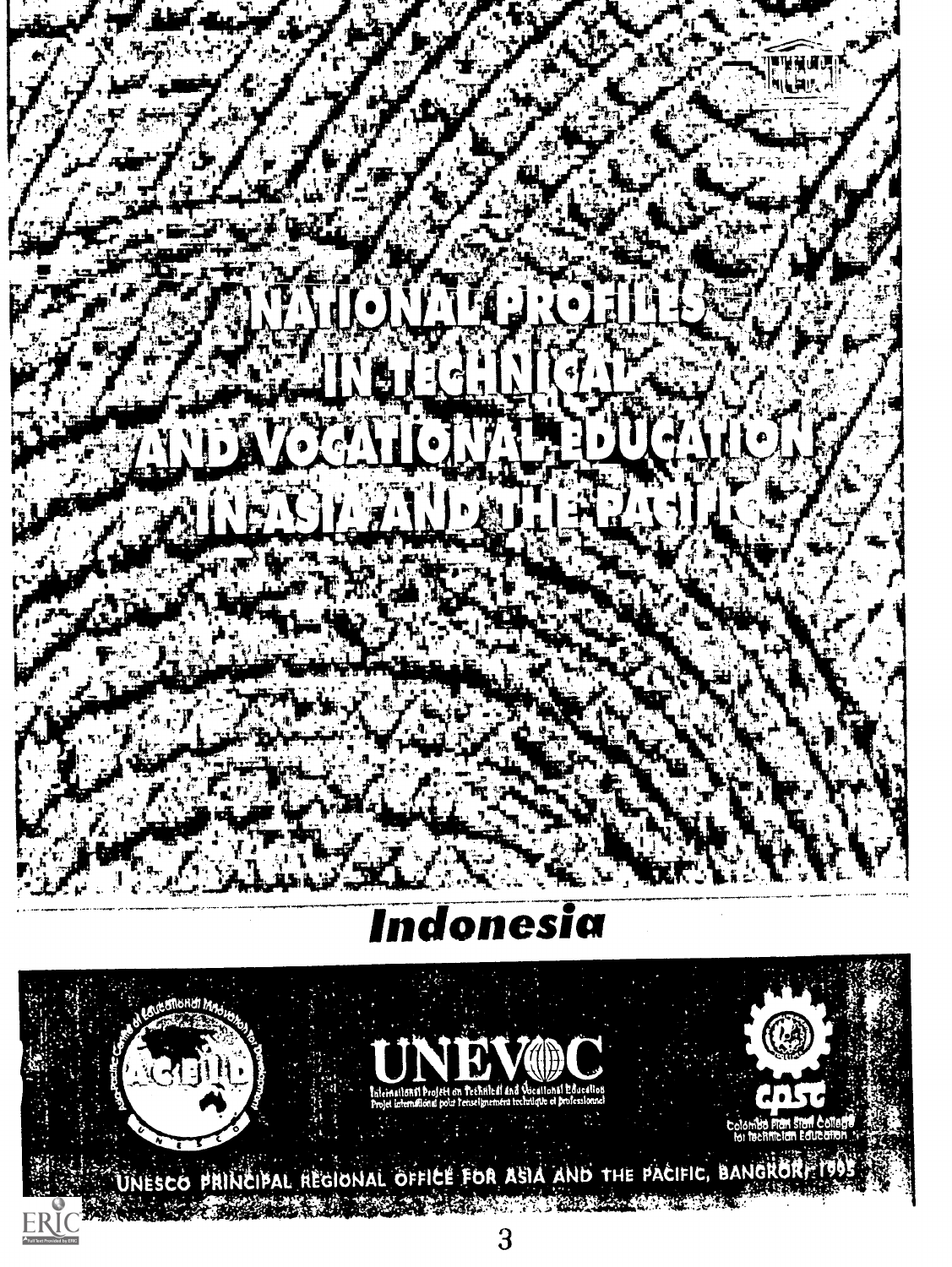This volume is one of a series of member country profiles on Technical and Vocational Education of the following member countries:

AFGHANISTAN AUSTRALIA BANGLADESH BHUTAN PEOPLE'S REPUBLIC OF CHINA FIJI INDIA INDONESIA ISLAMIC REPUBLIC OF IRAN JAPAN REPUBLIC OF KOREA

MALAYSIA MYANMAR NEPAL ISLAMIC REPUBLIC OF PAKISTAN PAPUA NEW GUINEA PHILIPPINES SINGAPORE SRI LANKA THAILAND SOCIALIST REPUBLIC OF VIETNAM

© UNESCO 1995

Published by the UNESCO Principal Regional Office for Asia and the Pacific P.O. Box 967, Prakanong Post Office Bangkok 10110, Thailand

Printed in Thailand

Copies of this publication are available upon request from (i) Asia-Pacific Centre of Educational Innovation for Development (ACEID), UNESCO Principal Regional Office for Asia and the Pacific, P.O. Box 967, Prakanong Post Office, Bangkok 10110, Thailand, and (ii) Networking and Information Service Unit, CPSC, P.O. Box 7500, Domestic Airport Post Office, NAIA, Pasay City 1300, Manila, Philippines.



4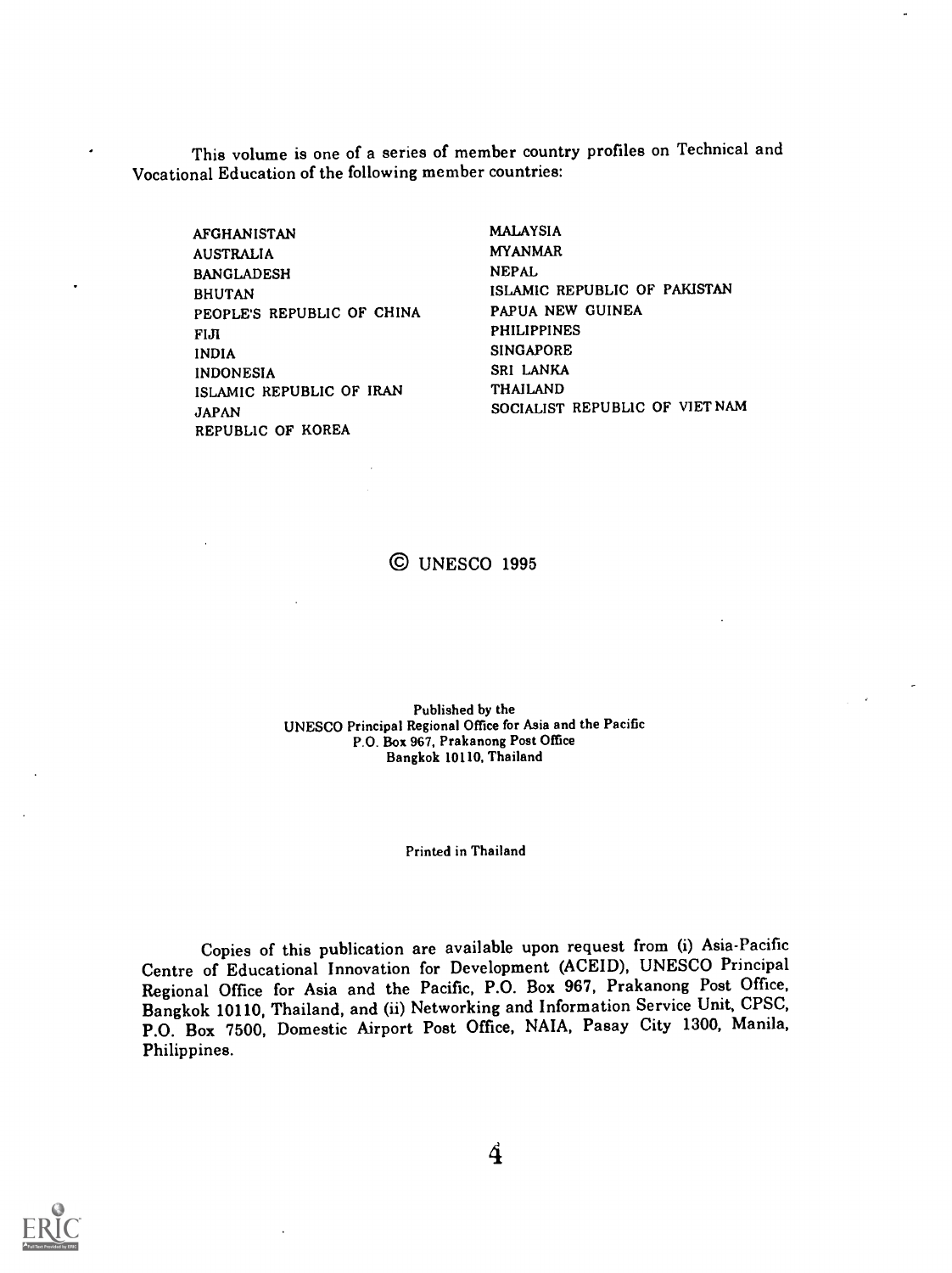## TABLE OF CONTENTS

| Foreword                                                     |  |
|--------------------------------------------------------------|--|
|                                                              |  |
| Diagrams and Charts                                          |  |
|                                                              |  |
| Organization of the Directorate General of Primary           |  |
| Organizational Structure of the Directorate of               |  |
| Summary of Technical and Vocational Education                |  |
|                                                              |  |
|                                                              |  |
|                                                              |  |
| Number of Public Secondary Technical and Vocational          |  |
| List of Clusters and Study Programmes within Curriculum 1984 |  |

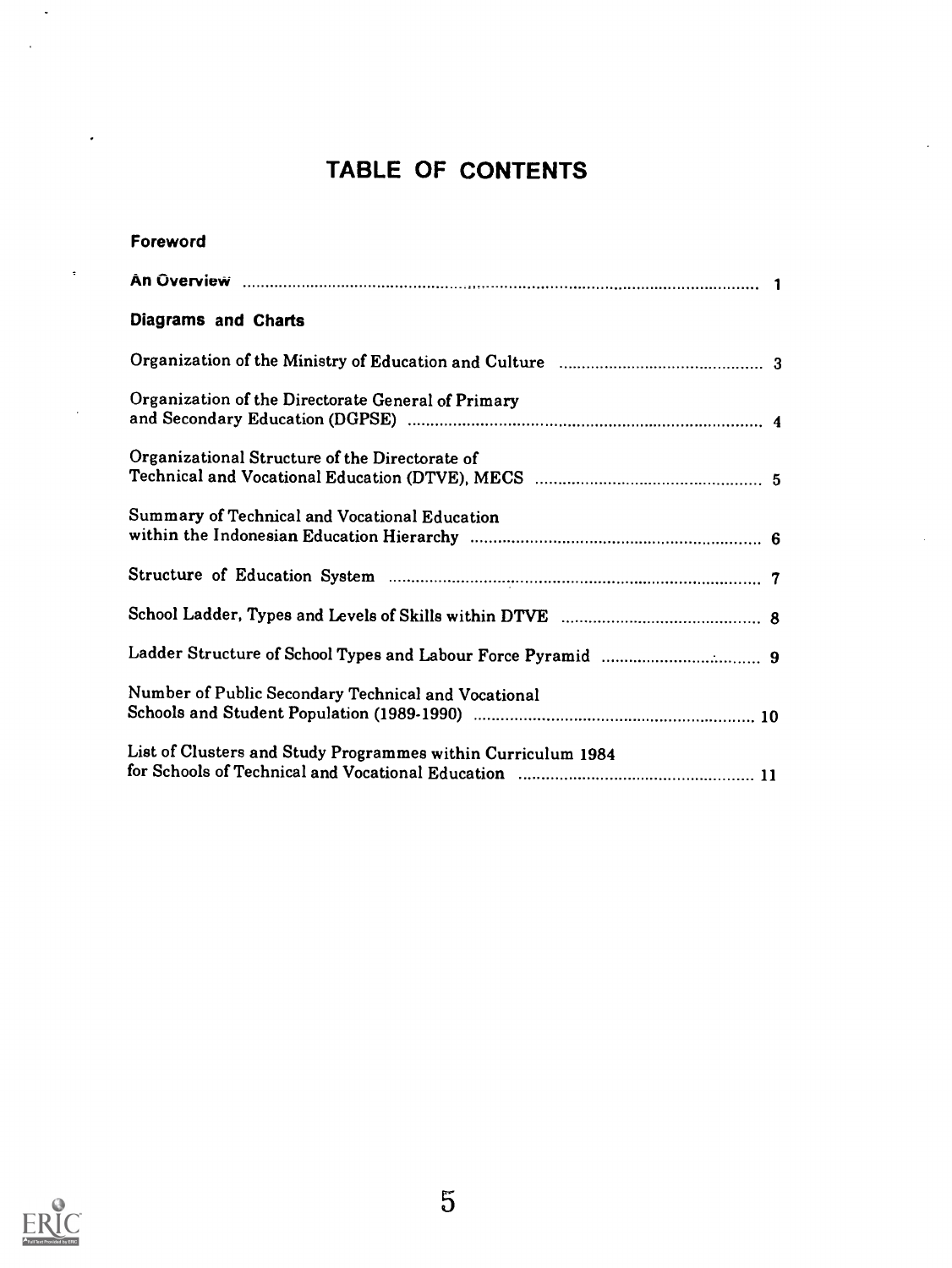### FOREWORD

Technical and vocational education has always been an important component of UNESCO's consecutive Medium Term Plans. The basic objective of this programme is to support the efforts of Member States to link education systems more closely to the world of work and to promote the expansion and improvement of technical and vocational education in the light of changing employment needs.

The Colombo Plan Staff College for Technician Education (CPSC) also dedicates itself primarily to enhancing the growth and development of the technician education systems in its member countries which are located in the Asia and Pacific region. Its programmes, projects and activities are geared to provide the needed impetus for the professional development of senior level personnel involved in technician education development efforts.

UNESCO has launched an International Project on Technical and Vocational Education (UNEVOC) as of 1992 in co-operation with the Government of Germany, ILO, FAO, UNDP and NGOs interested in the reform of technical and vocational education. This project focuses on exchanging information, research and experiences on policy' and programme issues in technical and vocational through a network of cooperating institutions.

In a spirit of co-operation between UNESCO and CPSC, under UNEVOC, an attempt is being made to compile and publish studies on the development of technical and vocational education in Member States in the form of TVE profiles of 21 countries. It is hoped that this series will serve as a handy reference information on TVE systems, staff development, technical co-operation and information networking. These studies have been possible because of the full co-operation to UNESCO PROAP and CPSC by all concerned in the Member States.

The opinion expressed in this study are those of the authors and do not necessarily reflect the position of UNESCO and CPSC in this regard. This profile on Indonesia was prepared by Prof. Lemuel M. Miravalles, Seconded Faculty Member to CPSC by the Government of Philippines.

C.K. Basu Director, CPSC

Victor Ordonez Director, UNESCO PROAP

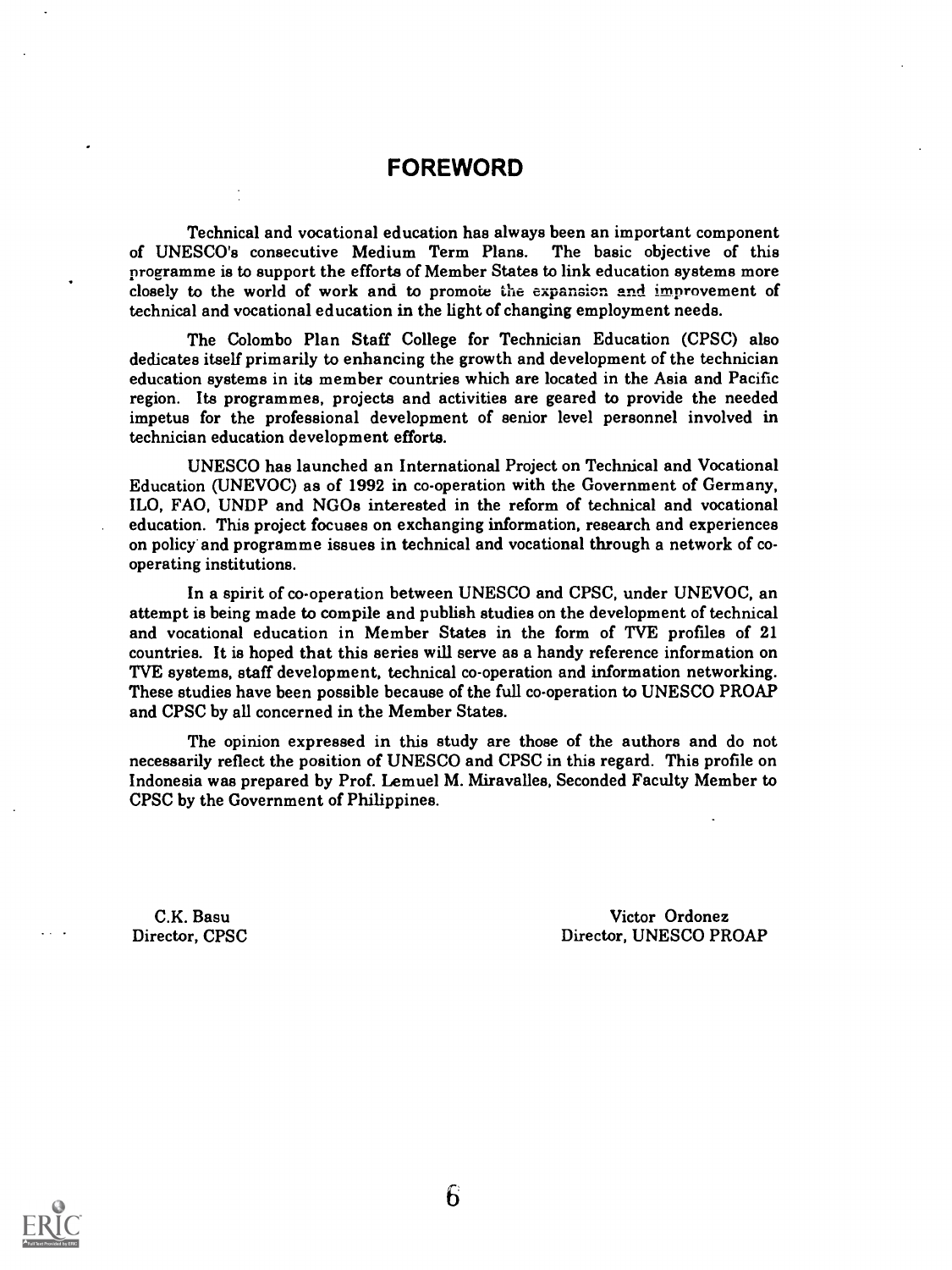### TECHNICAL AND VOCATIONAL EDUCATION SYSTEM

#### AN OVERVIEW

The goals of the Indonesian technical and vocational education (TVE) system are in accordance with the national goals as contained in the National Planning Guidelines, 1988. These TVE goals are described as follows:

- 1. As an educational institution, a senior technical and vocational school aims to educate its students in order for them to become complete Indonesian citizens based on Pancasila, encourage self-development and take responsibility for the growth of the nation.
- 2. As a vocational education institution, a senior technical and vocational school aims to provide skills to students as an initial preparation for the world of work in accordance with the identified requirements.
- 3. Pursuant to the principle of life-long education, a senior technical and vocational school aims to provide additional skills to enable students to strengthen their vocational skills and enable them to continue their studies at a higher level of education.

The Directorate of Technical and Vocational Education (DTVE), a sub-system of the Directorate General of Primary and Secondary Education within the Ministry of Education and Culture, is responsible for TVE at the secondary level.

In carrying out its task, the DTVE has the following major functions: (1) setting up the policies for technical and vocational education which consist of home economics, social work, business studies, technical and agricultural studies, and art and craft; (2) conducting development of TVE; and (3) carrying out the administrative work of the Directorate.

TVE within the secondary education sector in Indonesia has two main components: (1) Junior Technical and Vocational Schools (three years); and (2) Senior Technical and Vocational Schools (three or four years). Entry pre-requisites for the Senior Technical and Vocational Schools are successful completion at the Junior level and an age limit of not more than 19 years of age.

Based on Curriculum of 1984 which has been in place since school year 1985- 1986, the 'I'VE programmes are grouped into six areas as follows:

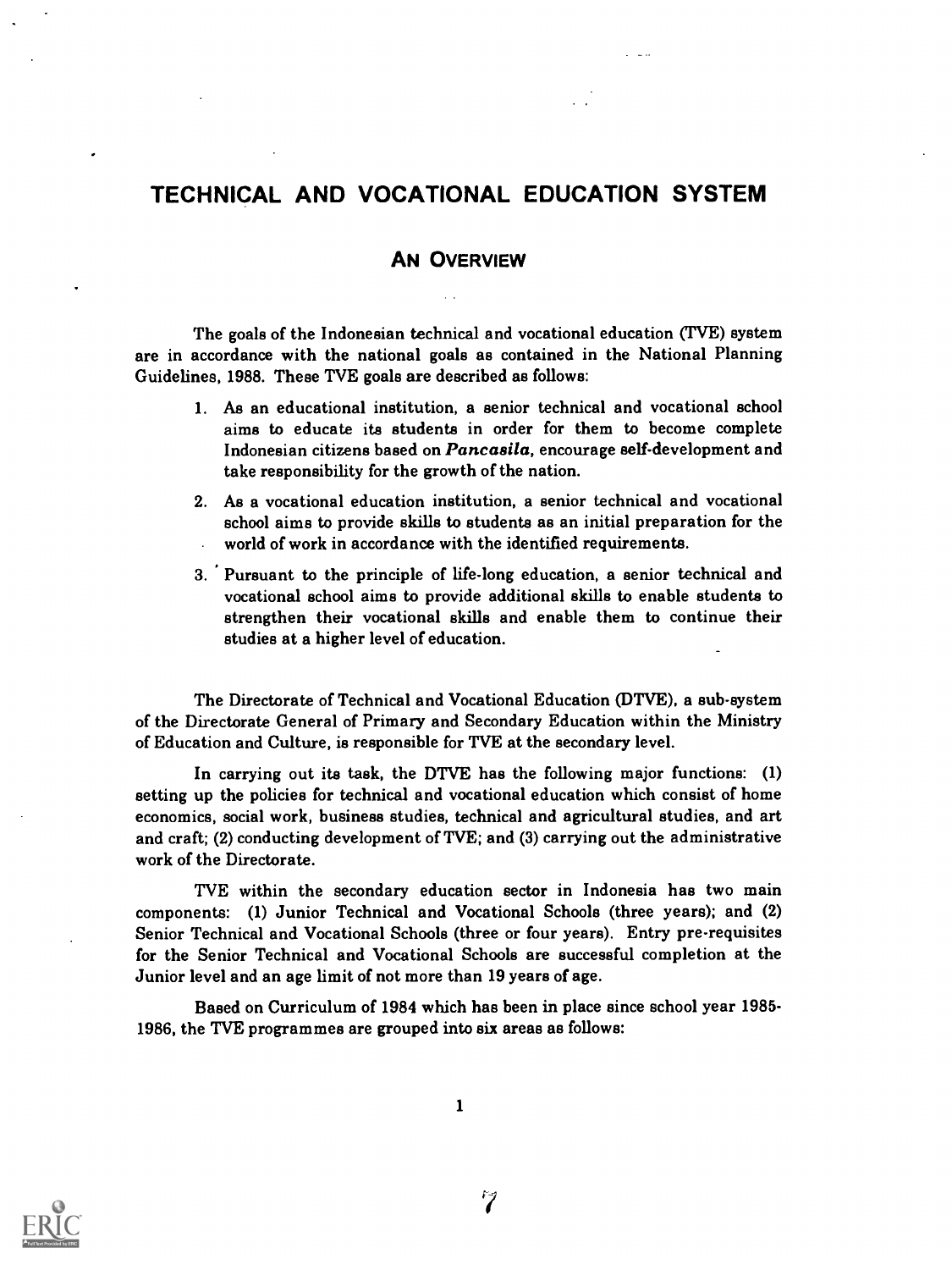- 1. Agriculture and Forestry
- 2. Engineering
- 3. Business and Commerce
- 4. Home Technology
- 5. Health and Social Works
- 6. Art and Crafts

Each group consists of one or more clusters and one cluster comprises one or more study programmes. At present, there are thirty-nine clusters and 100 study programmes for the senior secondary technical and vocational level and twelve study programmes for the junior level that can be chosen by each school based on the conditions of teachers and faculties in the respective schools and the needs of the region.

system. The following diagrams and charts describe further the Indonesian TVE

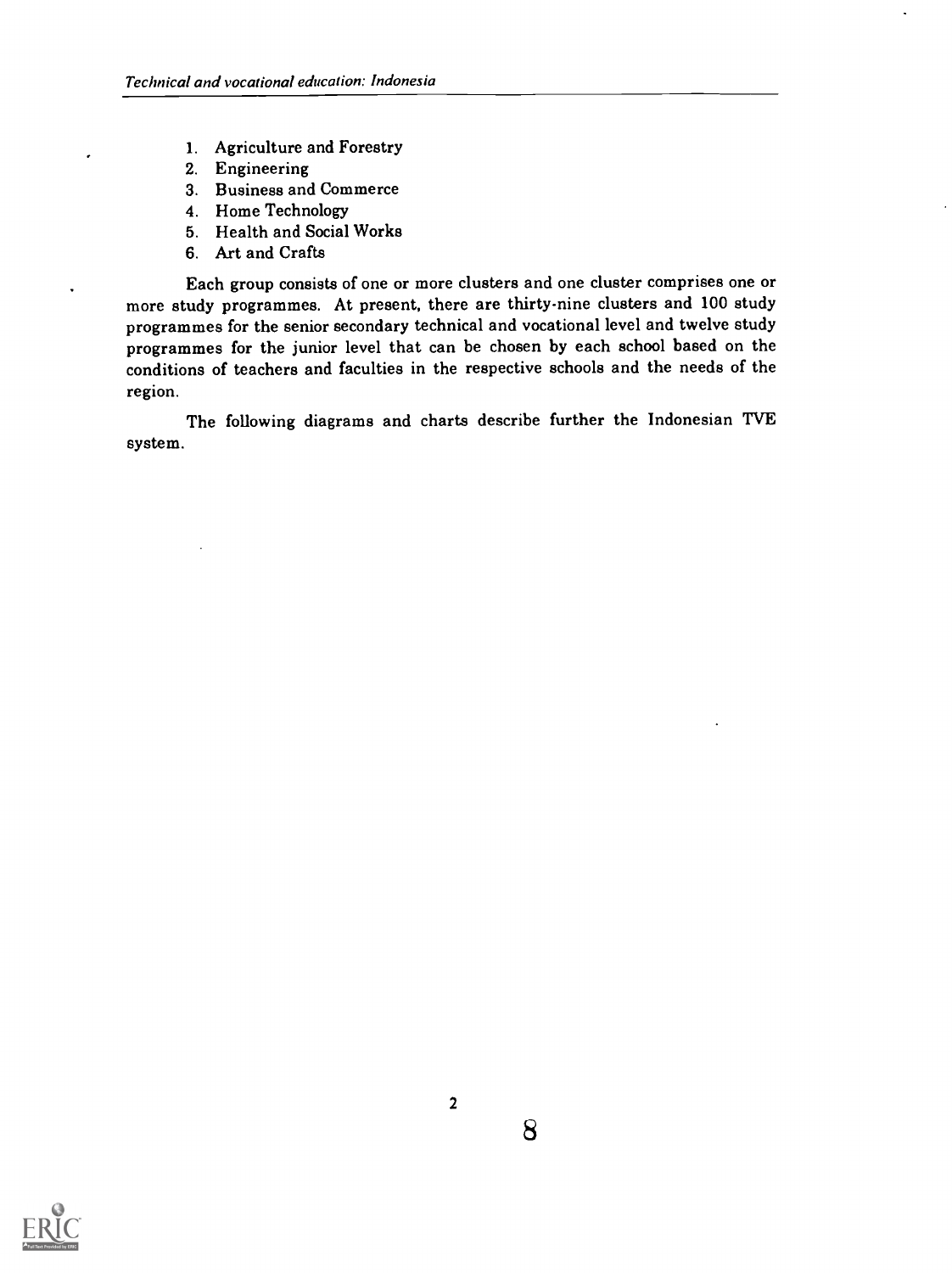$\mathcal{L}_{\mathcal{A}}$ 

٠.



An overview

 $\overline{\mathbf{3}}$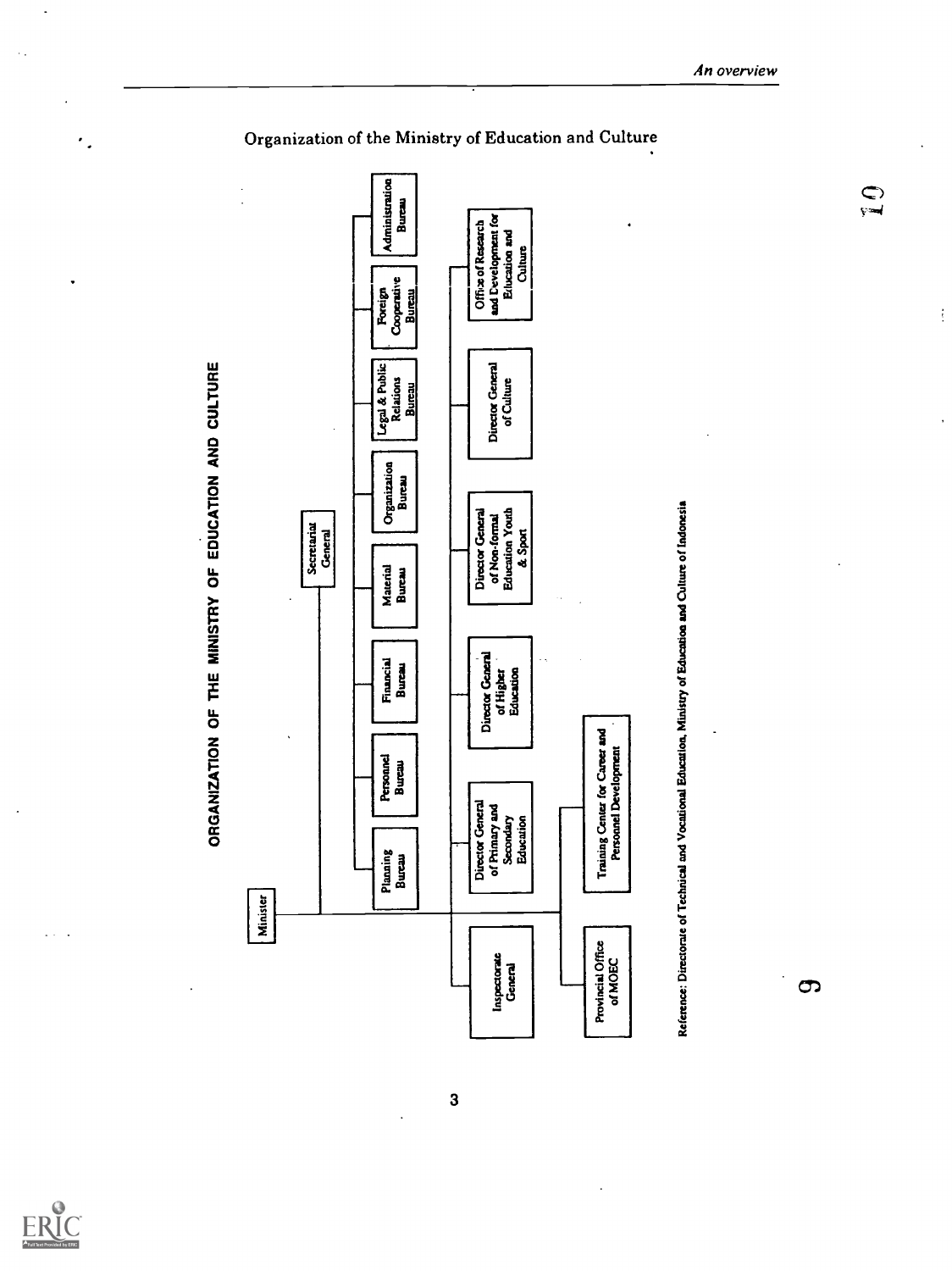

Organization of the Directorate General of Primary and Secondary Education (DGPSE)

μ.,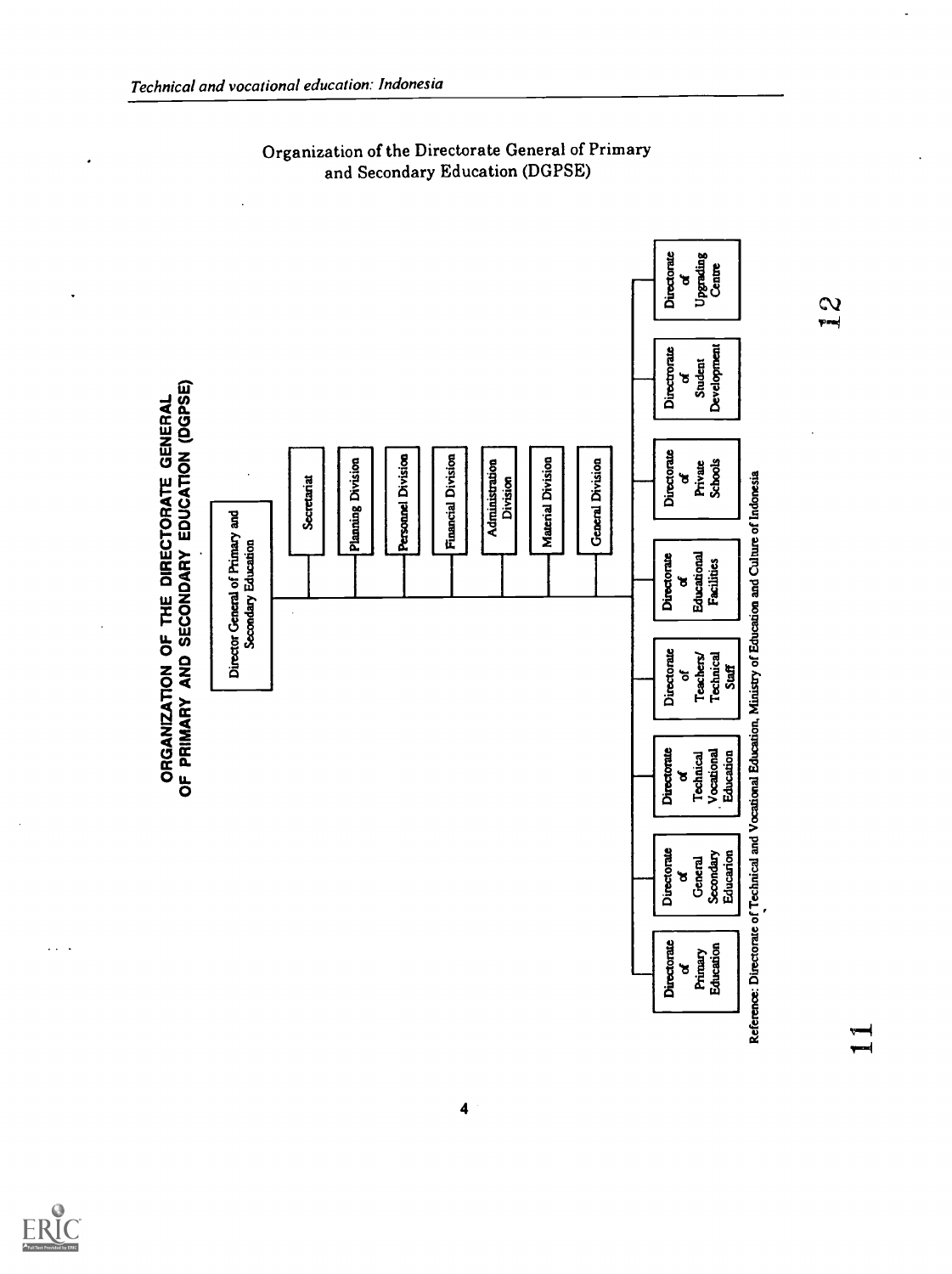

 $\ddot{\phantom{0}}$ 

 $5\phantom{.0}$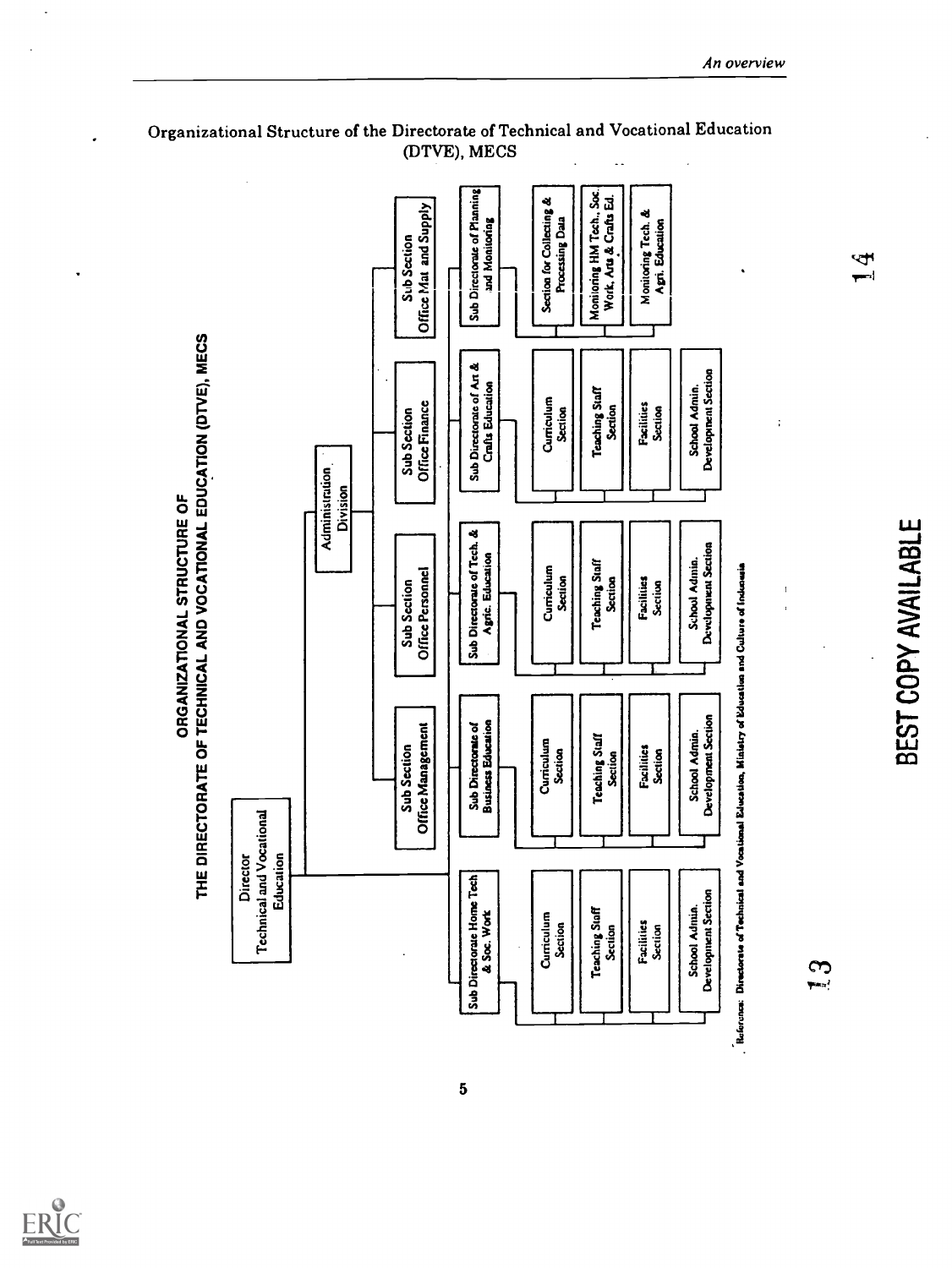

#### Summary of Technical and Vocational Education within the Indonesian Education Hierarchy

| Secondary Schools of Technical and Vocational Education<br>(Principal) |                                |  |                                     |  |
|------------------------------------------------------------------------|--------------------------------|--|-------------------------------------|--|
| <b>Senior Secondary Level</b>                                          |                                |  |                                     |  |
| Technical                                                              | STM (3 years) & TTC/BLPT       |  | <b>Engineering</b>                  |  |
| Agricultural                                                           | STM Pembangunan (4 years)      |  | Engineering                         |  |
| <b>Education:</b>                                                      | SMT Grafica (3 years)          |  | Graphics                            |  |
|                                                                        | SMT Penerbangan (3 years)      |  | Aviation                            |  |
|                                                                        | SMT Perkapalan (3 years)       |  | <b>Ship Building</b>                |  |
|                                                                        | <b>SMT Pertanian (3 years)</b> |  | Agriculture                         |  |
| <b>Business Education:</b>                                             | SMEA (3 years)                 |  | <b>Business</b>                     |  |
| Home Technology                                                        | SMKK (3 years)                 |  | Home Economics                      |  |
| and Social Works:                                                      | SMTK (3 years)                 |  | <b>Home Technology</b>              |  |
|                                                                        | SMPS (4 years)                 |  | Social Work                         |  |
| Arts and Crafts Education:                                             | SMKI (4 years)                 |  | <b>Traditional Arts &amp; Music</b> |  |
|                                                                        | SMIK (4 years)                 |  | Handicrafts                         |  |
|                                                                        | SMSR (4 years)                 |  | <b>Fine Arts</b>                    |  |
|                                                                        | SMM (4 years)                  |  | Music                               |  |
| <b>Junior Secondary Level</b>                                          | ST (3 years)                   |  | Technical*                          |  |
|                                                                        | SKKP (3 years)                 |  | Home Economics*                     |  |

Being phased out.

Reference: Directorate of Technical and Vocational Education, Ministry of Education and Culture of Indonesia

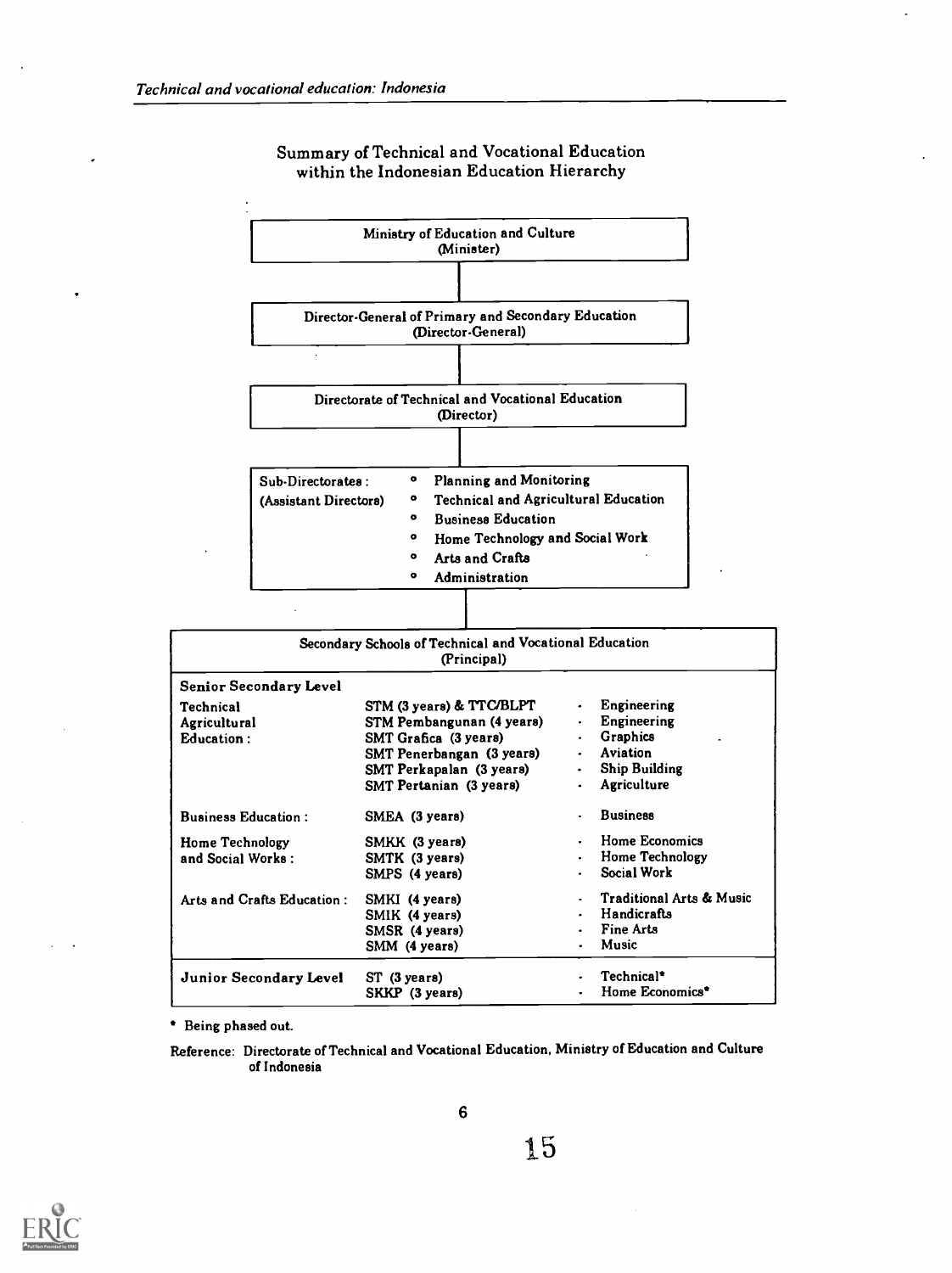

 $\bar{1}$  ,  $\bar{1}$ 



Reference: Directorate of Technical and Vocational Education. Ministry of Education & Culture of Indonesia

7

16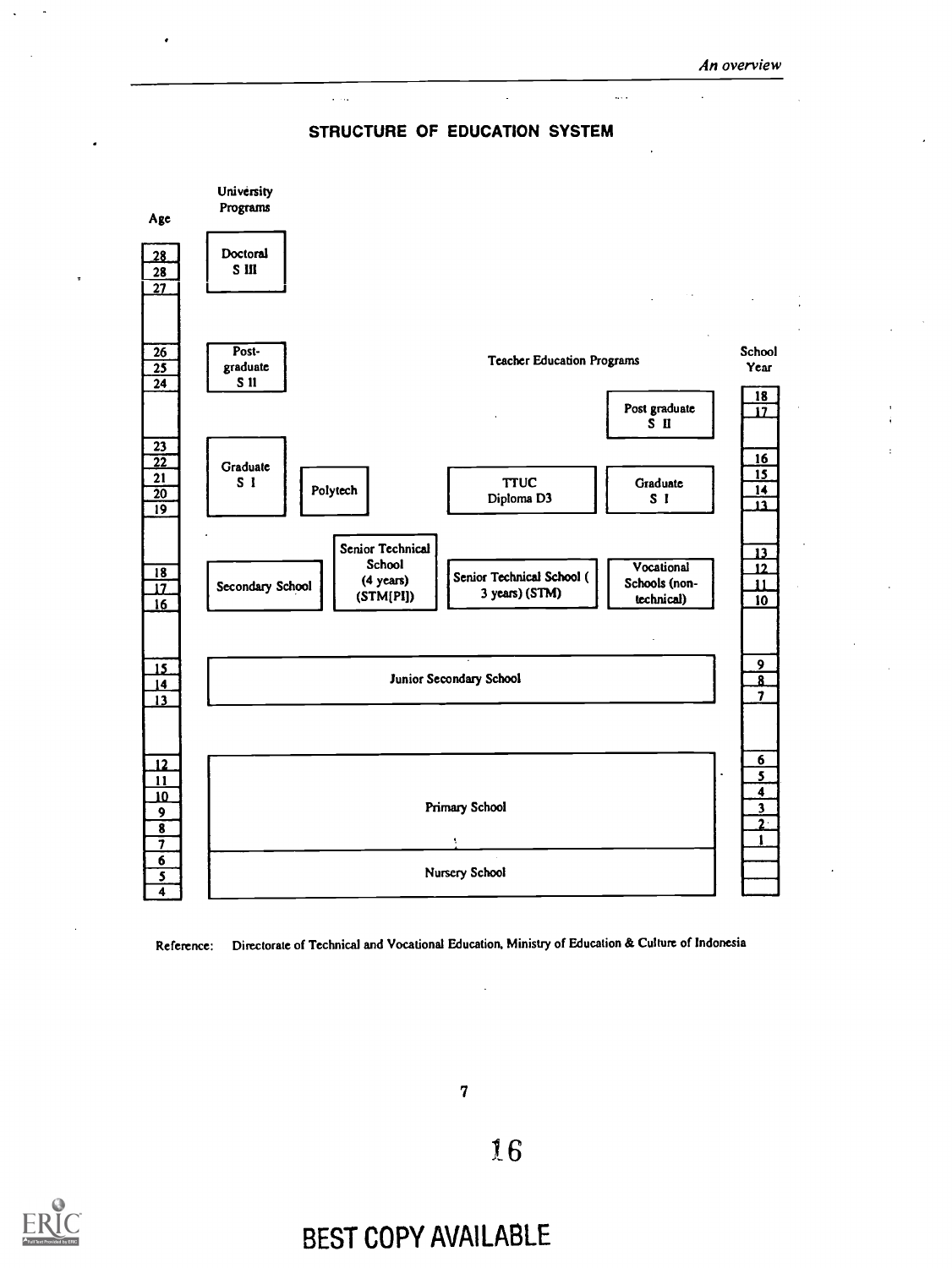

 $\mathcal{L}^{\mathcal{L}}$ 

 $\ddot{\phantom{a}}$ 

 $\overline{\phantom{a}}$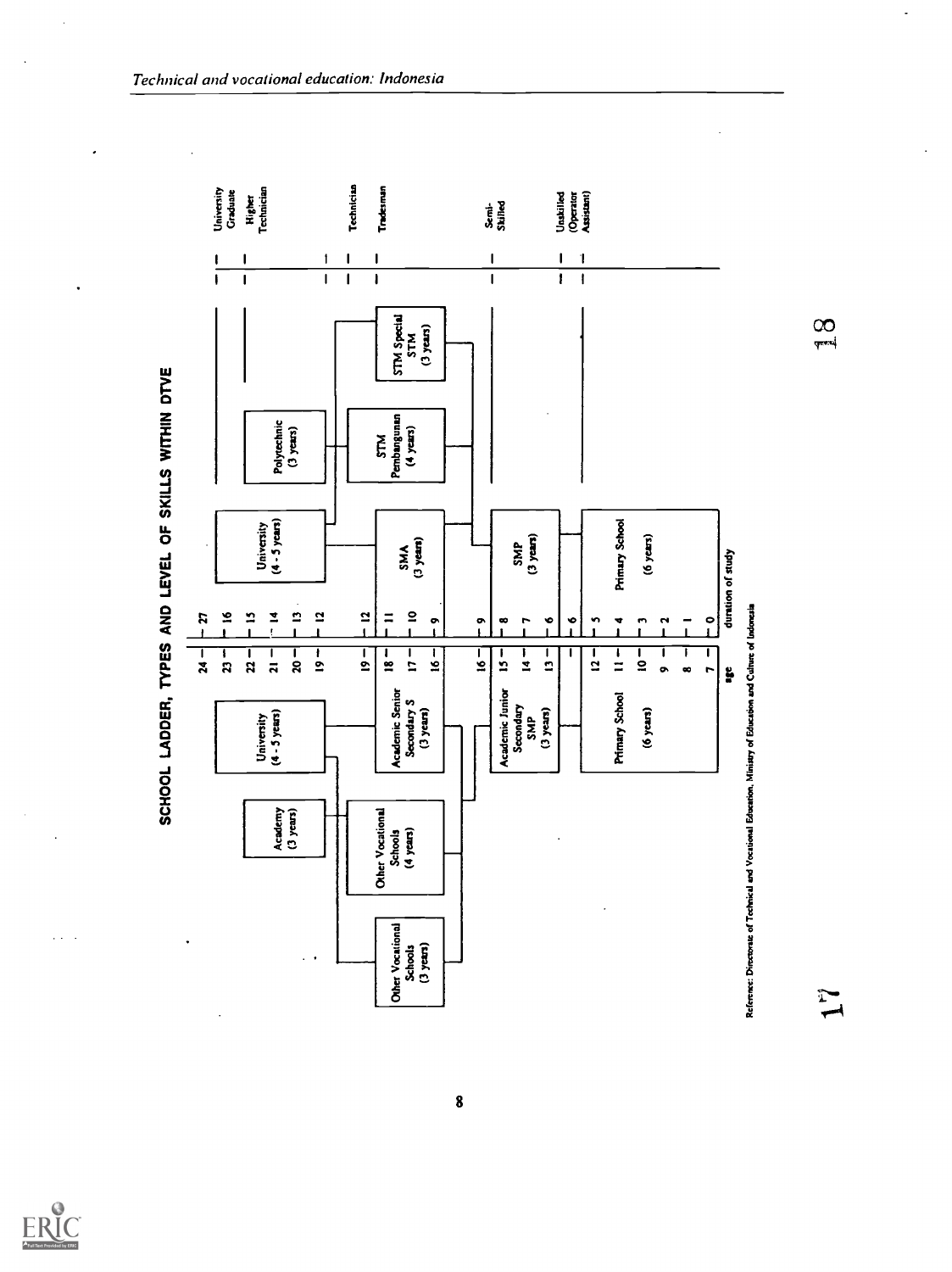

Ladder Structure of School Types and Labour Force Pyramid



 $\hat{\mathcal{S}}$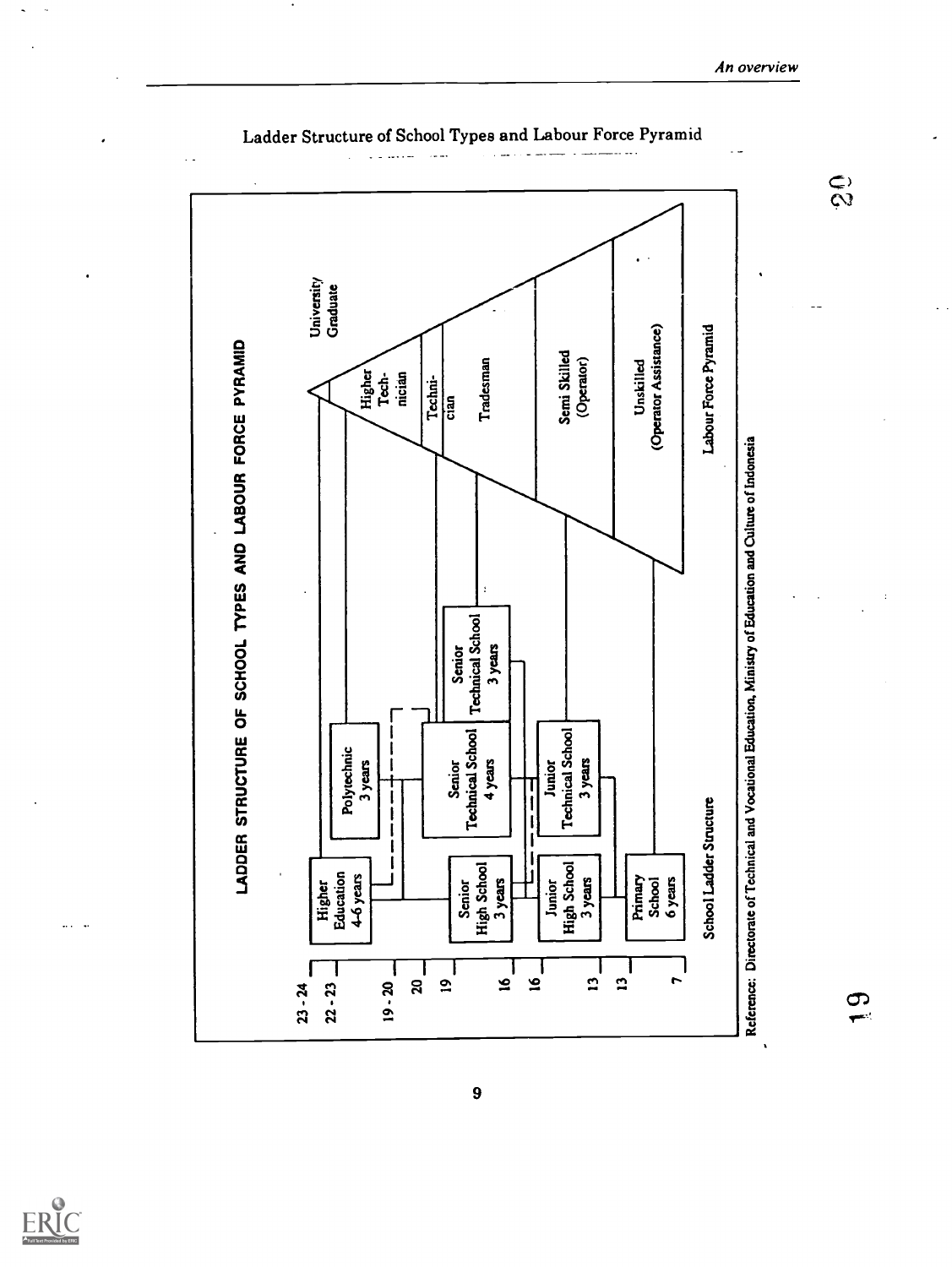$\ddot{\phantom{a}}$ 

 $\cdot$ 

 $\ddot{\phantom{0}}$ 

| No.             | School Types           |                                                    | Number<br>of School | <b>Students</b><br>Population |
|-----------------|------------------------|----------------------------------------------------|---------------------|-------------------------------|
| $\mathbf{1}$ .  | <b>ST</b>              | : Junior Technical School                          | 193                 | 75,757                        |
| 2.              | <b>SKKP</b>            | : Junior Home Economic<br>School                   | 74                  | 14,810                        |
| 3.              | <b>STM</b>             | : Senior Technical School                          | 149                 | 129,367                       |
| $\ddot{4}$ .    | <b>STM Pembangunan</b> | : Senior Technical High<br>School (4 years)        | 8                   | 7,771                         |
| 5.              | <b>SMEA</b>            | : Senior Business and<br><b>Commerce School</b>    | 324                 | 233,257                       |
| 6.              | <b>SMKK</b>            | : Senior Home Economic<br>School                   | 84                  | 36,292                        |
| 7.              | <b>SMTK</b>            | : Senior Home Technology<br>School                 | 6                   | 4,459                         |
| 8.              | <b>SMPS</b>            | : Senior Social Work School                        | 14                  | 6,326                         |
| 9.              | <b>SMKI</b>            | : Senior Traditional Art and<br>Performance School | 8                   | 4,383                         |
| 10 <sub>1</sub> | <b>SMM</b>             | : Senior Music School                              | 3                   | 571                           |
| 11.             | <b>SMSR</b>            | : Senior Fine & Art School                         | 6                   | 2,478                         |
| 12.             | <b>SMT Perkapalan</b>  | : Senior Ship Building<br>School                   | 1                   | 630                           |
| 13.             | SMT Grafika            | : Senior Printing School                           | 2                   | 938                           |
| 14.             | <b>STM Kimia</b>       | : Senior Chemical School                           | 3                   | 992                           |
| 15.             | <b>STM Pertanian</b>   | : Senior Agricultural School                       | 31                  | 14,288                        |
|                 |                        | 916                                                | 532,319             |                               |

#### Number of Public Secondary Technical and Vocational Schools . and Student Population, 1989 - 1990

Reference: Directorate of Technical and Vocational Education, Ministry of Education and Culture of Indonesia.



 $\ldots$ 

<sup>10</sup> 21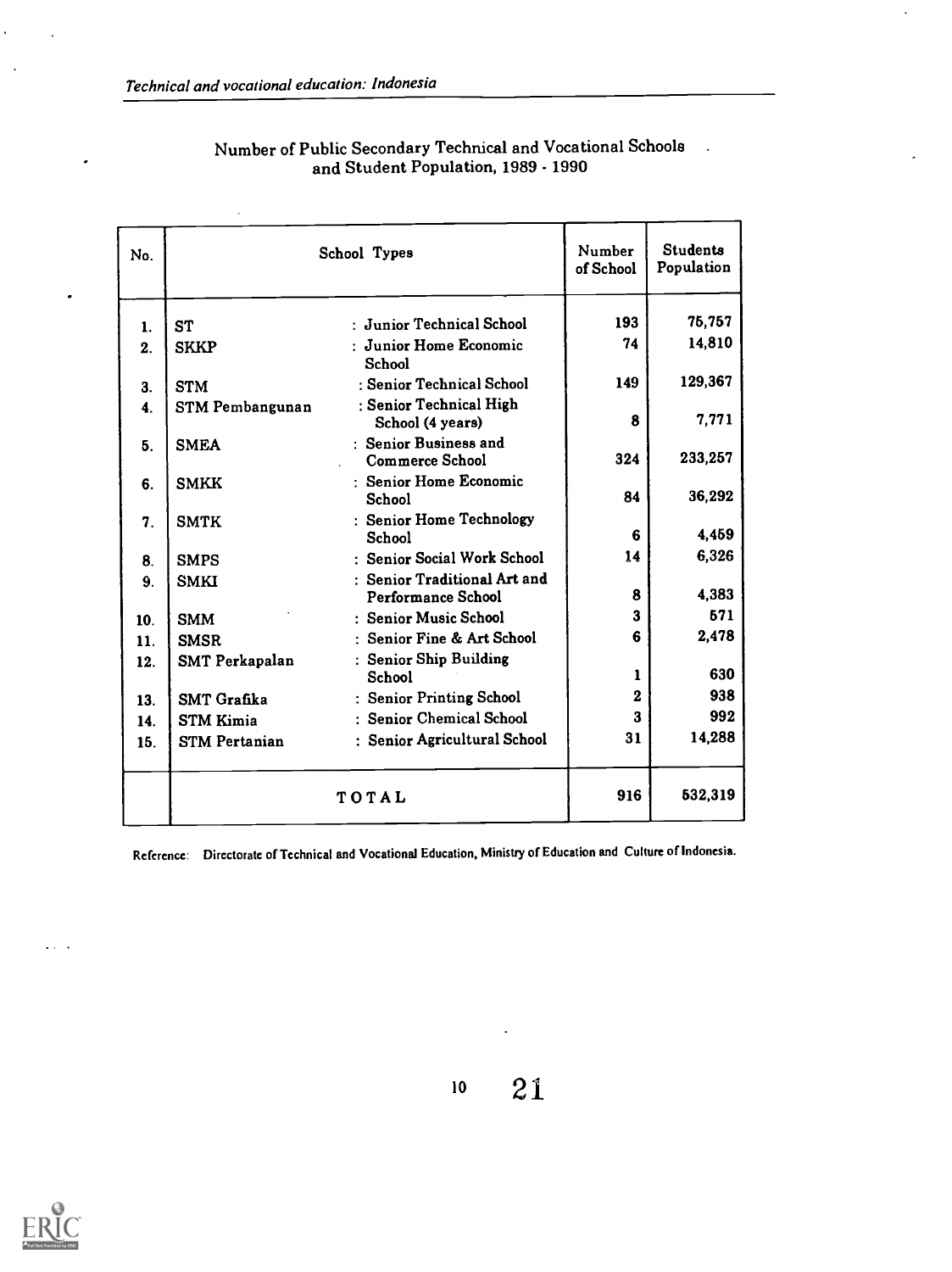| No.            | Group                       | Cluster                                  | Study Programme                                                | Duration of<br>Study (Year) | Type of School                                   |
|----------------|-----------------------------|------------------------------------------|----------------------------------------------------------------|-----------------------------|--------------------------------------------------|
| $\mathbf{I}$   | $\mathbf 2$                 | 3                                        | 4                                                              | 5                           | 6                                                |
| $\mathbf{I}$ . | Agriculture and<br>Forestry | 1. Agronomy                              | 1.1 Food-plant and Horticulture<br>Production                  | 3 years                     | <b>STM Pertanian and</b><br><b>SMT Pertanian</b> |
|                |                             |                                          | 1.2 Plantation Production<br>1.3 Piantation Production         | 3 уеага<br>4 years          | <b>SPbMA</b>                                     |
|                |                             | 2. Animal Husbandry                      | 2.1 Livestock Production                                       | 3 years                     | <b>SMT</b> Pertanian                             |
|                |                             | 3. Fishery                               | 3.1 Fish Culture Production<br>3.2 Fish Catching Techniques    | 3 years<br>3 years          | <b>SMT Pertanian</b><br><b>SMT Pertanian</b>     |
|                |                             | 4. Agricultural<br>Mechanization         | 4.1 Agricultural Mechanic                                      | 3 years                     | <b>SMT Pertanian</b>                             |
|                |                             | 5. Agricultural Product<br>Processing    | 5.1 Agric. Product Processing<br>5.2 Agric. Product Processing | 3 years<br>4 years          | <b>STM Pertanian and</b><br><b>STM Pertanian</b> |
|                |                             | 6. Mixed Farming                         | 6.1 Mixed Farming                                              | 3 years                     | <b>SMT Pertanian.</b><br><b>SFM</b>              |
| 2.             | Engineering                 | 1. Building                              | 1.1 Civil Drawing                                              | 3 years                     | <b>STM</b>                                       |
|                |                             |                                          | 1.2 Surveying and Mapping                                      | 3 years                     | <b>STM</b>                                       |
|                |                             |                                          | 1.3 Building Construction                                      | 3 years                     | <b>STM</b>                                       |
|                |                             |                                          | 1.4 Civil Construction                                         | 3 years                     | <b>STM</b>                                       |
|                |                             |                                          | 1.5 Building Construction                                      | 4 years                     | STM Pembangunan                                  |
|                |                             |                                          | 1.6 Civil Construction                                         | 4 years                     | <b>STM Pembangunan</b>                           |
|                |                             | 2. Electronics                           | 2.1 Industrial Electronics                                     | 3 years                     | <b>STM</b>                                       |
|                |                             |                                          | 2.2 Communication Electronics                                  | 3 years                     | <b>STM</b>                                       |
|                |                             |                                          | 2.3 Industrial Electronics                                     | 4 years                     | <b>STM Pembangunan</b>                           |
|                |                             |                                          | 2.4 Communication Electronics                                  | 4 years                     | <b>STM Pembangunan</b>                           |
|                |                             |                                          | 2.5 Transmission Technology                                    | 4 years                     | <b>STM Pembangunan</b>                           |
|                |                             |                                          | 2.6 Telecommunications                                         | 4 years                     | <b>STM Pembangunan</b>                           |
|                |                             | 3. Electrical                            | 3.1 Domestic Electrical Installation                           | 3 years                     | <b>STM</b>                                       |
|                |                             |                                          | 3.2 Industrial Electrical Installation                         | 3 years                     | <b>STM</b>                                       |
|                |                             |                                          | 3.3 Industrial Electrical Installation                         | 4 years                     | STM Pembangunan                                  |
|                |                             |                                          | 3.4 Electrical Power                                           | 4 years                     | <b>STM Pembangunan</b>                           |
|                |                             | 4. Metal Works                           | 4.1 Metal Fabrication                                          | 3 years                     | <b>STM</b>                                       |
|                |                             |                                          | 4.2 Machining                                                  | 3 years                     | STM                                              |
|                |                             |                                          | 4.3 Advanced Machining                                         | 4 years                     | STM Pembangunan                                  |
|                |                             | 5. Mechanical                            | 5.1 General Mechanics                                          | 3 years                     | STM                                              |
|                |                             | 6. Automotive                            | 6.1 Auto Mechanics                                             | 3 years                     | <b>STM</b>                                       |
|                |                             |                                          | 6.2 Automotive                                                 | 4 years                     | STM Pembangunan                                  |
|                |                             | 7. Industrial                            | 7.1 Process Control                                            | 4 years                     | STM Pembangunan                                  |
|                |                             |                                          | 7.2 Metal and Glass<br>Instrumentation                         | 4 years                     | STM Pembangunan                                  |
|                |                             | 8. Refrigeration and<br>Air-conditioning | 8.1 Refrigeration and Air<br>conditioning                      | 4 years                     | <b>STM Pembangunan</b>                           |
|                |                             | 9. Mining Geology                        | 9.1 Mining Geology                                             | 4 years                     | <b>STM Pembangunan</b>                           |
|                |                             | 10. Chemistry                            | 10.1 Industrial Chemistry                                      | 3 years                     | <b>STM</b>                                       |
|                |                             |                                          | 10.2 Industrial Chemistry                                      | 4 years                     | <b>STM Pembangunan</b>                           |
|                |                             |                                          | 10.3 Analytical Chemistry                                      | 4 years                     | STM Pembangunan                                  |

#### List of Clusters and Study Programmes within Curriculum 1984 for Schools of Technical and Vocational Education

11



 $\ddotsc$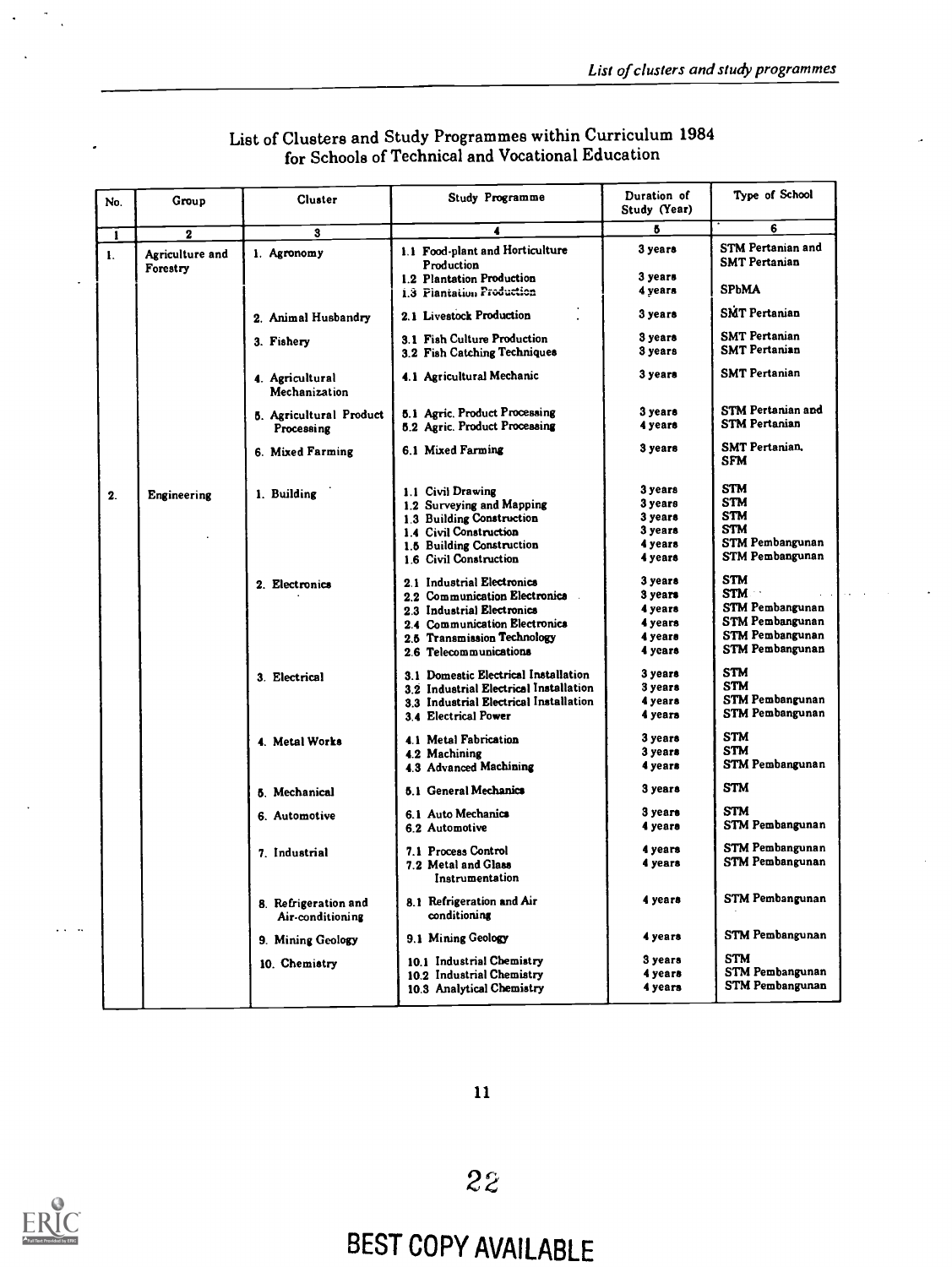$\ddot{\phantom{a}}$ 

 $\mathcal{A}_1$ 

 $\ddot{\phantom{0}}$ 

| No.          | Group                                        | <b>Cluster</b>                             | Study Programme                                                          | Duration of<br>Study (Year)              | Type of School                                                                                       |
|--------------|----------------------------------------------|--------------------------------------------|--------------------------------------------------------------------------|------------------------------------------|------------------------------------------------------------------------------------------------------|
| $\mathbf{1}$ | $\mathbf 2$                                  | 3                                          | 4                                                                        | 6                                        | 6                                                                                                    |
|              |                                              | 11. Textile<br>Manufacturing               | 11.1 Spinning<br>11.2 Weaving<br>11.3 Knitting<br>11.4 Textile Finishing | 3 years<br>3 уеага<br>3 years<br>3 years | <b>STM</b><br><b>STM</b><br><b>STM</b><br><b>STM</b>                                                 |
|              |                                              |                                            | 11.5 Spinning<br>11.6 Weaving<br>11.7 Knitting<br>11.8 Textile Finishing | 4 years<br>4 years<br>4 years<br>4 years | <b>STM Pembangunan</b><br><b>STM Pembangunan</b><br><b>STM Pembangunan</b><br><b>STM Pembangunan</b> |
|              |                                              | 12. Graphics                               | 12.1 Graphics<br>12.2 Graphic Production                                 | 3 years<br>3 years                       | <b>SMT Grafika</b><br><b>SMT Grafika</b>                                                             |
|              |                                              | 13. Shipbuilding                           | 13.1 Maintenance and Repair of<br><b>Ships Structure</b>                 | 3 years                                  | STM Perkapalan                                                                                       |
|              |                                              |                                            | 13.2 Maintenance and Repair of<br>Ships Engine                           | 3 years                                  | STM Perkapalan                                                                                       |
|              |                                              |                                            | 13.3 Welding and Ship Building                                           | 3 years                                  | STM Perkapalan                                                                                       |
|              |                                              |                                            | 13.4 Ship Design                                                         | 3 years                                  | <b>STM Perkapalan</b>                                                                                |
|              |                                              |                                            | 13.5 Ship Repair and Maintenance                                         | 3 years                                  | STM Perkapalan                                                                                       |
|              |                                              |                                            | 13.6 Ship Engine Repair and<br>Maintenance                               | 3 years                                  | STM Perkapalan                                                                                       |
|              |                                              | 14. Airframe                               | 14.1 Aircraft Frame Construction                                         | 3 years                                  | STM Penerbangan                                                                                      |
|              |                                              |                                            | 14.2 Aircraft Body Frame<br>Construction                                 | 3 years                                  | <b>STM Penerbangan</b>                                                                               |
|              |                                              | 15. Aircraft Production                    | 15.1 Machining - Milling<br>15.3 Machining - Lathe Work                  | 3 years                                  | <b>STM Penerbangan</b><br>STM Penerbangan                                                            |
|              |                                              | 16. Aircraft Accessories                   | 16.1 Aircraft Electrical Installation                                    | 3 years                                  | <b>STM Penerbangan</b>                                                                               |
|              |                                              |                                            | 16.2 Aircraft Electrical Installation                                    | 3 years                                  | <b>STM Penerbangan</b>                                                                               |
|              |                                              | 17. Aircraft Maintenance                   | 17.1 Aircraft Mechanics and Air<br>Frame                                 | 3 years                                  | STM Penerbangan                                                                                      |
|              |                                              |                                            | 17.2 Aircraft Electrics and<br>Instrumentation                           | 3 years                                  | STM Penerbangan                                                                                      |
|              |                                              |                                            | 17.3 Aircraft Electronics                                                | 3 years                                  | <b>STM Penerbangan</b>                                                                               |
|              |                                              | 18. Interior Design and<br><b>Fittings</b> | 18.1 Interior Fitting                                                    | $3$ years                                | <b>STM</b>                                                                                           |
|              |                                              | 19. Shipping                               | 19.1 Navigation                                                          | 4 years                                  | <b>SPM</b>                                                                                           |
|              |                                              | Transportation                             | 19.2 Engineering                                                         | 4 years                                  | <b>SPM</b>                                                                                           |
| 3.           | <b>Business and Office</b><br>Administration | Finance<br>1.                              | 1.1 Accounting                                                           | 3 years                                  | <b>SMEA</b>                                                                                          |
|              |                                              | 2. Office Administration                   | 2.1 Office Practice                                                      | 3 уеага                                  | <b>SMEA</b>                                                                                          |
|              |                                              |                                            | 2.2 Secretarial                                                          | 3 years                                  | <b>SMEA</b>                                                                                          |
|              |                                              | 3.<br><b>Business</b>                      | <b>3.1 Marketing Management</b>                                          | 3 years                                  | <b>SMEA</b>                                                                                          |
|              |                                              | Co-operatives<br>4.                        | 4.1 Co-operative Marketing<br>Management                                 | 3 years                                  | <b>SMEA</b>                                                                                          |
|              |                                              |                                            | 4.2 Co-operative Investment and<br>Loan Management                       | 3 years                                  | <b>SMEA</b>                                                                                          |
|              |                                              | 5. Tourism                                 | 5.1 Travel                                                               | 3 <sub>years</sub>                       | <b>SMEA</b>                                                                                          |
| 4.           | <b>Health and Social</b>                     | 1. Social Work                             | 1.1 Social Medical Work                                                  | 4 years                                  | <b>SMPS</b>                                                                                          |
|              | Work                                         |                                            | 1.2 Social Corrective Work                                               | 4 years                                  | <b>SMPS</b>                                                                                          |
|              |                                              |                                            | 1.3 Social Rehabilitation Work                                           | 4 years                                  | <b>SMPS</b>                                                                                          |
|              |                                              |                                            | 1.4 Social Public Development Work                                       | 4 years                                  | <b>SMPS</b>                                                                                          |
|              |                                              |                                            | 1.5 Social Rural Public<br>Development Work                              | 4 years                                  | <b>SMPS</b>                                                                                          |

 $\bullet$ 



 $\ldots$  .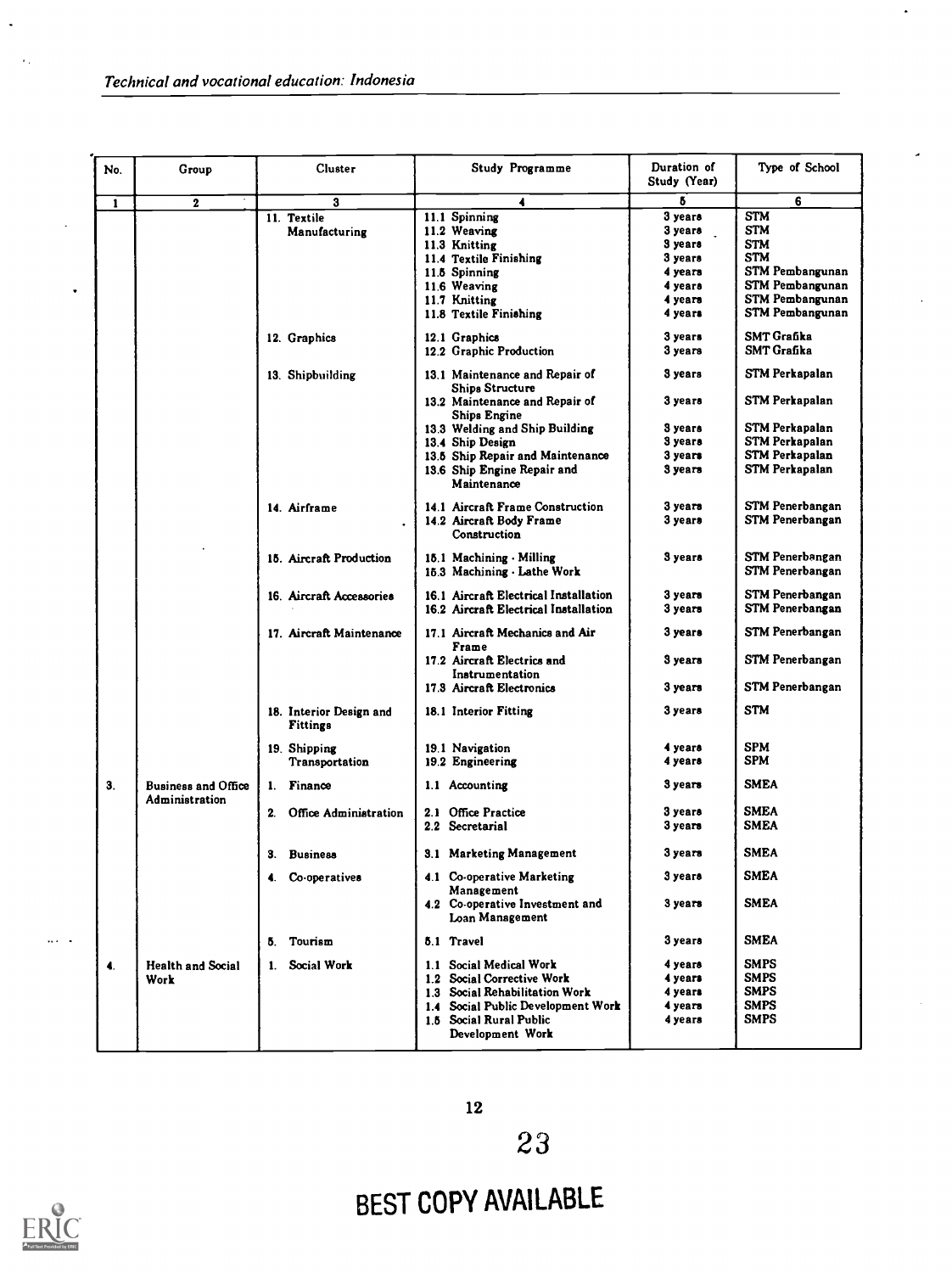| No. | Group                 | Cluster            | Study Programme                                | Duration of<br>Study (Year) | Type of School       |
|-----|-----------------------|--------------------|------------------------------------------------|-----------------------------|----------------------|
| 1   | $\mathbf{2}$          | З                  |                                                | 5                           | 6                    |
| Б.  | <b>Home Economics</b> | 1. Beautician      | 1.1 Beautician                                 | 3 years                     | <b>SMTK and SMKK</b> |
|     |                       | 2. Food Technology | 2.1 Nutrition                                  | 3 years                     | <b>SMTK and SMKK</b> |
|     |                       |                    | 2.2 Food Services (Restaurant and<br>Catering) | 3 years                     | <b>SMTK and SMKK</b> |
|     |                       |                    | 2.3 Bakery (Breads and Cake)                   | 3 years                     | <b>SMTK and SMKK</b> |
|     |                       | 3. Tourism         | 3.1 Hotel Management                           | 3 years                     | <b>SMTK and SMKK</b> |
|     |                       | 4. Home Economics  | 4.1 Food                                       | 3 years                     | <b>SMKK</b>          |
|     |                       |                    | 4.2 Clothing                                   | 3 years                     | <b>SMKK</b>          |
|     |                       |                    | 4.3 Housekeeping                               | 3 years                     | <b>SMKK</b>          |
| 6.  | Culture               | 1. Fine Arts       | 1.1 Decoration                                 | 4 years                     | <b>SMSR</b>          |
|     |                       |                    | 1.2 Graphic Communication                      | 4 years                     | <b>SMSR</b>          |
|     |                       |                    | 1.3 Craft Design                               | 4 years                     | <b>SMSR</b>          |
|     |                       |                    | 1.4 Painting                                   | 4 years                     | <b>SMSR</b>          |
|     |                       |                    | 1.5 Sculpture                                  | 4 years                     | <b>SMSR</b>          |
|     |                       | 2. Handicrafts     | 2.1 Painting/Basketry                          | 4 years                     | <b>SMIK</b>          |
|     |                       |                    | 2.2 Ceramics                                   | 4 years                     | <b>SMIK</b>          |
|     |                       |                    | 2.3 Metal Craft                                | 4 years                     | <b>SMIK</b>          |
|     |                       |                    | 2.4 Wood-carving                               | 4 years                     | <b>SMIK</b>          |
|     |                       |                    | 2.5 Batik                                      | 4 years                     | <b>SMIK</b>          |
|     |                       |                    | 2.6 Leather work                               | 4 years                     | <b>SMIK</b>          |
|     |                       | 3. Performing Arts | 3.1 Traditional Music                          | 4 years                     | <b>SMKI</b>          |
|     |                       |                    | 3.2 Traditional Dance                          | 4 years                     | <b>SMKI</b>          |
|     |                       |                    | 3.3 Traditional Wayang Puppet<br>Theatre       | 4 years                     | <b>SMKI</b>          |
|     |                       |                    | 3.4 Arts Theatre                               | 4 years                     | <b>SMKI</b>          |
|     |                       | 4. Music           | 4.1 Performance                                | 4 years                     | <b>SMM</b>           |



 $\frac{1}{2}$  ,  $\frac{1}{2}$  ,  $\frac{1}{2}$  ,

 $\bullet$ 

 $\ddot{\phantom{0}}$ 

 $\ddot{\phantom{a}}$